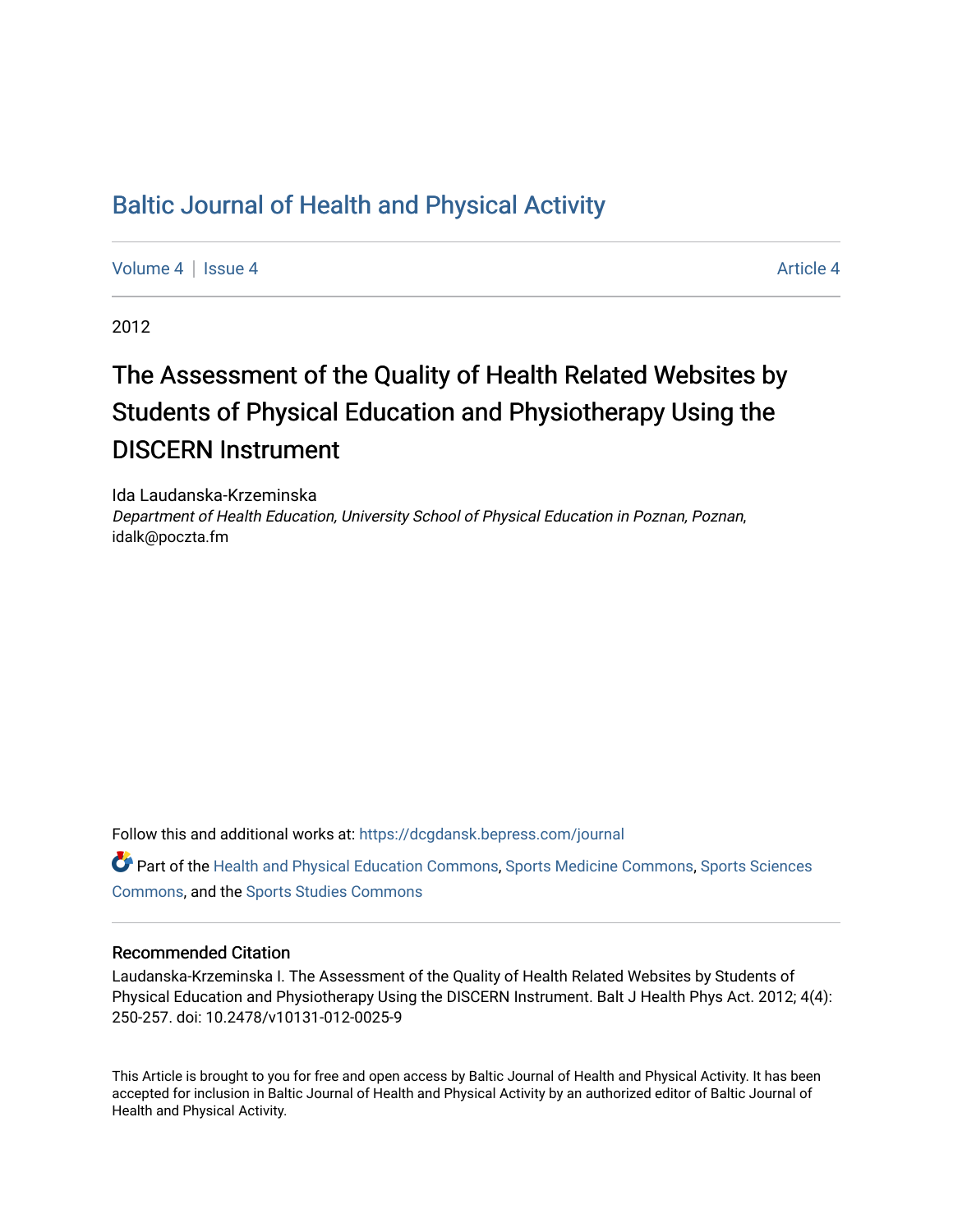VERSITA ORIGINAL ARTICLE

DOI: 10.2478/v10131-012-0025-9

|                                                                                                                                                                                                                                      | The Assessment of the Quality of Health Related<br><b>Websites by Students of Physical Education</b><br>and Physiotherapy Using<br>the DISCERN Instrument                                                                                                                                                                                                                                                                                                                                                                 |
|--------------------------------------------------------------------------------------------------------------------------------------------------------------------------------------------------------------------------------------|---------------------------------------------------------------------------------------------------------------------------------------------------------------------------------------------------------------------------------------------------------------------------------------------------------------------------------------------------------------------------------------------------------------------------------------------------------------------------------------------------------------------------|
| <b>Authors' Contribution:</b><br>A - Study Design<br>B - Data Collection<br>C - Statistical Analysis<br>D - Data Interpretation<br>E - Manuscript Preparation<br>F - Literature Search<br>G - Funds Collection                       | Ida Laudańska-Krzemińska<br>University School of Physical Education in Poznań, Poland<br>Department of Health Education                                                                                                                                                                                                                                                                                                                                                                                                   |
|                                                                                                                                                                                                                                      | Key words: Internet, web site, health, DISCERN, quality of health information, stu-<br>dents                                                                                                                                                                                                                                                                                                                                                                                                                              |
|                                                                                                                                                                                                                                      | <b>Abstract</b>                                                                                                                                                                                                                                                                                                                                                                                                                                                                                                           |
| <b>Background:</b>                                                                                                                                                                                                                   | The purpose of the article is to characterise the assessment of the Internet sites by<br>physical education and physiotherapy students using the DISCERN questionnaire. An<br>attempt has also been made to indicate the determinants of the overall final assess-                                                                                                                                                                                                                                                        |
| <b>Material/Methods:</b>                                                                                                                                                                                                             | ment of individual health-related Internet sites from 2005 to 2009.<br>The survey was carried out in 2005 and 2009 among 376 physical education and<br>physiotherapy students at the University School of Physical Education in Poznań. The<br>students assessed five Polish health-related websites. They used the DISCERN<br>questionnaire to rate the quality of health information and filled in the ME &                                                                                                             |
|                                                                                                                                                                                                                                      | INTERNET questionnaire produced by the author.<br><b>Results:</b> Over the analysed period students' Internet activity significantly increased ( $p$ <0.003)<br>in almost all the analysed areas (with the exception of chatting). Physical education<br>and physiotherapy students differ significantly $(p<0.05)$ in their assessment of the<br>analysed websites. The quality of health-related websites rated by the students is<br>above average; however, the quality of the websites related to sport and physical |
| <b>Conclusions:</b>                                                                                                                                                                                                                  | activity is of the average level.<br>In the students' opinion, the majority of analysed websites did not improve over the<br>four years. The flaws in the analysed websites noted by the students concerned ref-<br>erences and supplementary sources.                                                                                                                                                                                                                                                                    |
| Word count: 3666<br>Tables: 4<br>Figures: 0<br>References: 27                                                                                                                                                                        | Received: June 2012<br>Accepted: December 2012<br>Published: December 2012                                                                                                                                                                                                                                                                                                                                                                                                                                                |
| <b>Corresponding author:</b><br>Ida Laudańska-Krzemińska Ph.D.<br>University School of Physical Education<br>Dep. of Health Education<br>ul Królowej Jadwigi 27/39, 61-871 Poznań<br>Phone: +48 600820342<br>E-mail: idalk@poczta.fm |                                                                                                                                                                                                                                                                                                                                                                                                                                                                                                                           |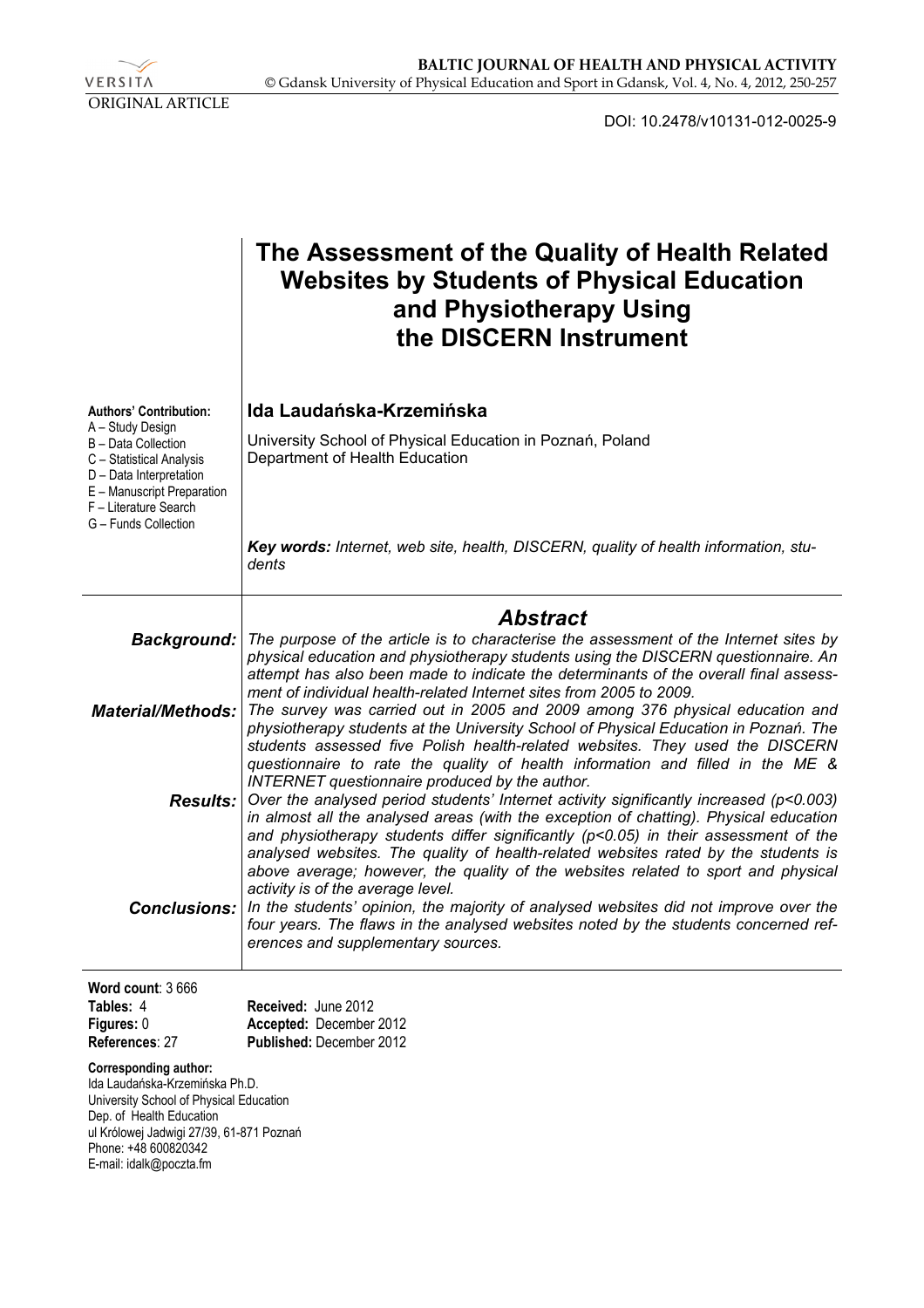# **Introduction**

The Internet is becoming a prevailing source of information, in particular for young people. More and more often they are using various websites to find information, but also to communicate, seek entertainment, services, and for purposes related to work and study. Hence, we witness an expansion of all types of social, service and information websites. The percentage of both young and older people using this form of contact and gaining knowledge is gradually growing [1]. The creation of the Internet network started the age of "the information society". The increasing number of media messages (items of information) appearing in the mass-media in general, and on the Internet in particular, is nothing but information noise for an average receiver [2]. Thus, the assessment and selection of valuable, reliable and accurate information is becoming an important skill.

It is also noted that apart from its many benefits, the Internet presents a lot of risks, in particular for young people. So a question arises whether a young person is aware of them, can see and assess them and whether he or she is sufficiently prepared to deal with them. More and more often we are coming across social information campaigns on potential risks related to uncritical and incompetent use of the Internet. Such information is also communicated at schools, e.g., in IT classes, but its effectiveness is relatively low.

Health issues are among those quite commonly searched for in Internet resources. Research indicates that the Internet is very popular both among young people and older people as a source of this type of information [3, 4]. Attempts are made to certify reliable and accurate websites. This is done, for example, by the international Health On the Net Foundation, the logo of which guarantees meeting eight criteria significant from the point of view of the quality of health information. There are many tools available on the Internet which are to help both health experts and patients looking for health-related information. However, the tools differ in usefulness, accessibility and adequacy [5, 6].

The Internet is used mainly by young people, 75% of them are aged below 30 [7] and the proportion of users in the following age groups gradually decreases [8]. Students may be thus perceived as a group initiating the development of the Polish information society [9]. Physical education and physiotherapy students belong to professional groups which deal with problems of health and physical education. Like other students, they often use the Internet as a source of information. It seems natural that they should be able to assess the reliability and accuracy of information. Using the DISCERN tool [10] (a questionnaire technique, available in English at www.discern.org.uk), developed at the University of Oxford, Division of Public Health and Primary Health Care, Institute of Health Sciences, students' skills were tested by rating the reliability and accuracy of five popular health-related websites. Thus, the aim of this study is to characterise the assessment of Internet sites by physical education and physiotherapy students using the DISCERN questionnaire. An attempt is also made to indicate the determinants of the overall final assessment of individual Internet sites relating to health from 2005 to 2009. The frequency and purposes of using the Internet by the participants were also assessed.

# **Material and Methods**

The survey was carried out in 2005 and 2009 among 376 3rd-year and 4th-year physical education and 3rd-year physiotherapy students at the University School of Physical Education in Poznań. Students completed the survey during their health education course. The stratification of students in terms of their number in the individual years of the survey, fields of study and gender is presented in Table 1.

| Year of survey |                                | 2005 |    |               |     | 2009                           | All N (%) |      |     |       |
|----------------|--------------------------------|------|----|---------------|-----|--------------------------------|-----------|------|-----|-------|
| Field of study | <b>Physical Educa-</b><br>tion |      |    | Physiotherapy |     | <b>Physical Educa-</b><br>tion |           |      |     |       |
| Women n (%)    | 30                             | (20) | 62 | 41            | 60  | (26)                           | 46        | (20) | 198 | (53)  |
| Men $n$ $%$    | 46                             | (31  | 12 | (8            | 69  | (31                            | 51        | (23) | 178 | (47   |
| AII N (%)      | 76                             | (51  | 74 | (49)          | 129 | (57                            | 97        | (43) | 376 | (100) |

#### Tab. 1. Characteristics of the respondents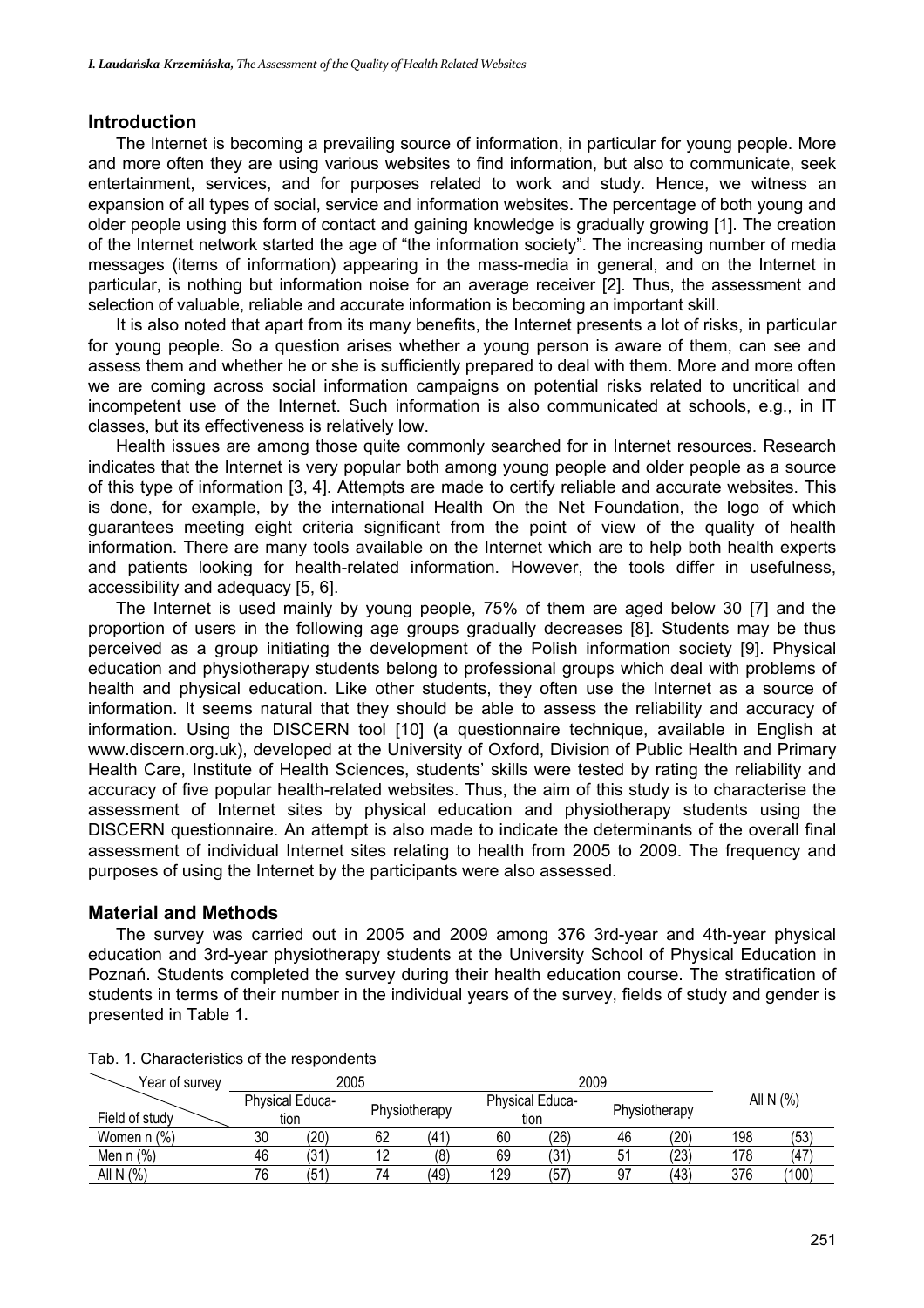The students assessed three Polish health websites, so-called medical and health platforms (www.zdrowie.med.pl, www.mediweb.pl, www.poradnikmedyczny.pl), and two Polish websites concerning physical activity (www.fit.pl, www.fitnessclub.pl). The sites were selected on the basis of the GOOGLE search engine (the most popular search engine in Poland) and the data on the popularity of websites in the field of health (GemiusAudience).

In the survey, the students used the DISCERN questionnaire to rate the quality of the information presented on the websites. The DISCERN questionnaire was developed at the University of Oxford, Division of Public Health and Primary Health Care, Institute of Health Sciences by Deborah Charnock and Sasha Shepperd and is available in English at www.discern.org.uk. It was translated and adapted for Polish conditions by the author of the study. It includes 15 questions in two groups. The first group – 8 questions – relates to the reliability of information presented on the website. The second group – 7 questions – addresses the quality of information about medical treatment or forms of self-care. There was also one general question about the overall rating of the assessed site. The answers to the questions are categorised according to the five-point Likert's scale ranging from "no" through "partially" to "yes".

The respondents also filled in the ME & INTERNET questionnaire produced by the author. The questionnaire contained 6 closed questions relating to their activity on the web and the purpose of using the Internet. The answers to questions are categorised into three groups ranging from "rarely" through "sometimes" to "often".

Statistical analyses were performed using STATISTICA 9. The results were subject to statistical analysis using the Mann-Whitney U test and the Kruskal-Wallis ran-sum test.

# **Results**

The students of the University School of Physical Education in Poznań assessed the selected websites related to health and physical activity (PA) twice – in 2005 and in 2009. Also the places, purposes, frequencies and the total average time of using the Internet were given. The main places of using the Internet in both years of the survey did not change. They were: home, followed by the university and at friends' place. The Mann-Whitney U test confirmed that over four years (2005- 2009) the frequency of using the Internet at home (p<0.000), at work (p<0.000) and at a friend's place (p<0.000) increased significantly and the frequency of using Internet cafés decreased (p<0.000). We note a particular increase in the frequency of using the Internet during the week (p<0.000). In 2005, 22% of students used the Internet every day, and in 2009 as many as 68%. Similarly, 39% of students used the Internet once a week or less in 2005 and only 5% in 2009. The duration of each connection with the web increased in the studied period. In 2005, 45% of participants spent two or more hours on the Internet and in 2009 the percentage was 58% (p<0.003).

The respondents were asked to describe the frequency of using the Internet for the purposes listed below ranked on the scale from 1 (seldom) to 3 (often). Table 2 presents the overall results with the comparison of arithmetic means for the intensity of using the Internet for the given purposes.

The purposes for which students use the Internet differed between physical education and physiotherapy students, and they distinctly changed over the four years of the survey. In 2005 physical education students seemed to be greater enthusiasts of modern technologies, which they used for communication using electronic mail and searching for information related mainly, but not only, to hobbies. The Mann-Whitney U test confirmed that over the analysed period the activity of students significantly (p<0.003) increased in almost all the areas (with the exception of chatting). The increase in the overall Internet activity of physiotherapy students (p<0.05) in the majority of areas noted in this period had a particular influence on this progress. Questions of health are becoming more and more popular among Internet users. The percentage of students searching for and finding important information on physical activity, nutrition, and prevention (p<0.000) increased significantly.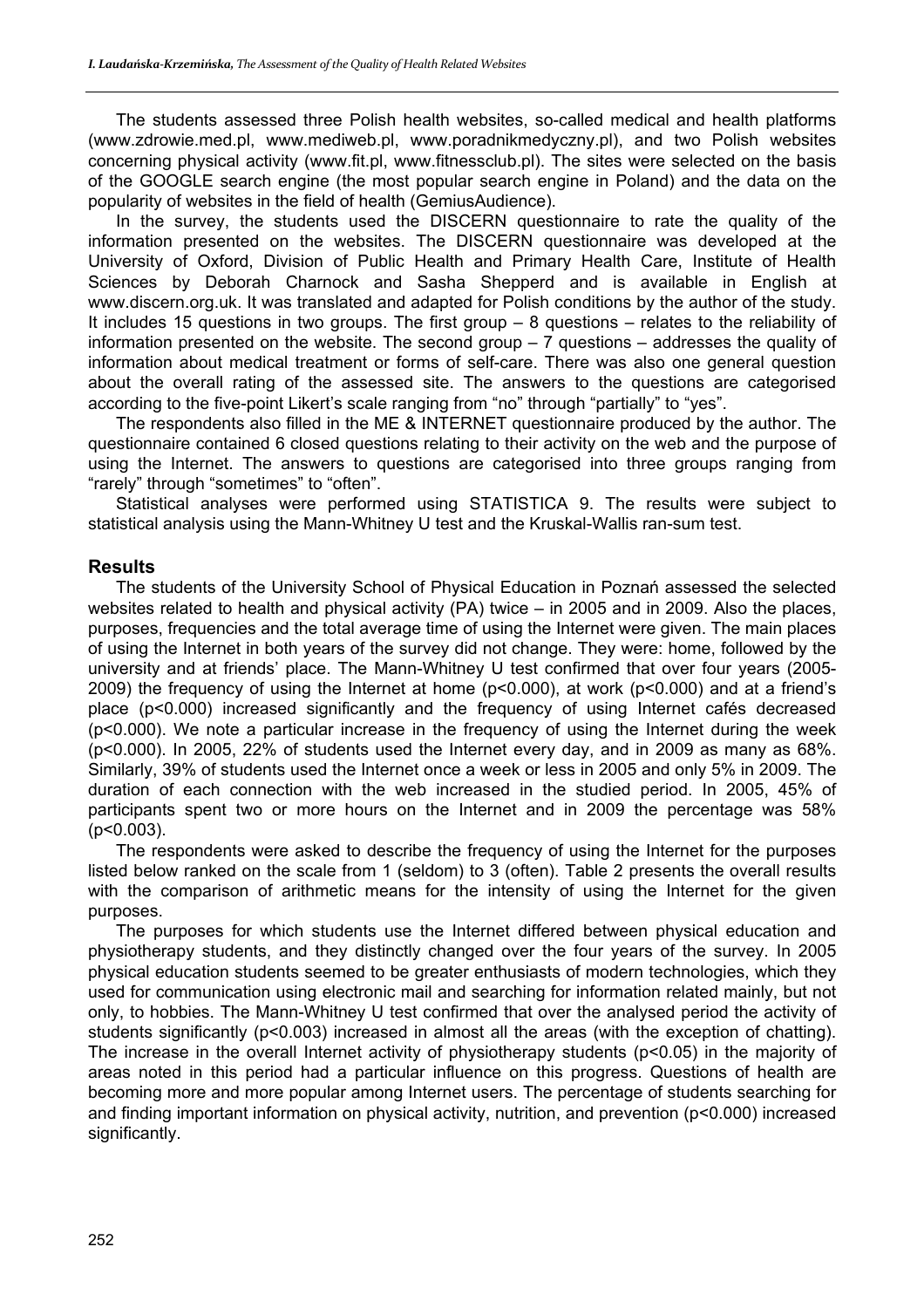|                                    |          | 2005           |               |               | 2009          |                |               |                | 2005-2009<br>P-value |           |           |           |
|------------------------------------|----------|----------------|---------------|---------------|---------------|----------------|---------------|----------------|----------------------|-----------|-----------|-----------|
| <b>GOALS</b>                       | All<br>M | All<br>M       |               | PE<br>M       | PT<br>M       | All<br>M       | M             | <b>PE</b>      | PT<br>M              | All       | <b>PE</b> | <b>PT</b> |
| Chatting                           | 1.33     | 1.36           |               | 1.29          | 1.43          | 1.32           |               | 1.33           | 1.25                 | .354      | .714      | .121      |
| Discussion group                   | 1.32     | 1.22           |               | 1.27          | 1.16          | 1.42           |               | 1.39           | 1.6                  | .001      | .135      | .004      |
| Network games                      | 1.29     | 1.20           |               | 1.32          | 1.08          | 1.38           |               | 1.38           | 1.35                 | .003      | .312      | .043      |
| Downloading files<br>(music, film) | 2.12     | 1.91           |               | 2.01          | 1.78          | 2.33           | 2.34          |                | 2.25                 | .000      | .000      | .002      |
| E-mail                             | 2.65     | 2.55           |               | 2.56          | 2.54          | 2.74           | 2.71          |                | 2.93                 | .002      | .136      | .001      |
| Browsing www<br>sites              | 2.56     | 2.48           |               | 2.49          | 2.46          | 2.64           | 2.61          |                | 2.78                 | .003      | .106      | .005      |
| Internet shopping                  | 1.52     | 1.30           |               | 1.35          | 1.26          | 1.75           |               | 1.73           | 1.88                 | .000      | .000      | .000      |
| Information for<br>studv           | 2.31     | 2.18           |               | 2.19          | 2.18          | 2.44           | 2.42          |                | 2.55                 | .000      | .002      | .002      |
| Information for<br>hobby           | 2.52     | 2.38           |               | 2.57          | 2.19          | 2.66           | 2.67          |                | 2.65                 | .000      | .376      | .000      |
| Have you found health              |          |                |               | 2005          |               | 2009           |               |                |                      | 2005-2009 |           |           |
|                                    |          | PE             |               | PT            |               | <b>PE</b>      |               | PT             |                      | P-value   |           |           |
| information important for<br>you?  |          | Yes<br>$(\% )$ | No<br>$(\% )$ | Yes<br>$(\%)$ | No<br>$(\% )$ | Yes<br>$(\% )$ | No<br>$(\% )$ | Yes<br>$(\% )$ | No<br>$(\% )$        | All       | <b>PE</b> | PT        |
|                                    |          | 47             | 53            | 38            | 62            | 64             | 32            | 68             | 32                   | .000      | .001      | .004      |

Tab. 2. Purposes of using the Internet by physical education (PE) and physiotherapy (PT) students in 2005 and 2009

*M – mean score; bold type – statistically significant p<0.05* 

| Tab. 3. Mean (M) final ratings of selected websites from 2005 to 2009 by the field of study and gender |  |  |  |  |  |  |  |
|--------------------------------------------------------------------------------------------------------|--|--|--|--|--|--|--|
|                                                                                                        |  |  |  |  |  |  |  |

| FIELD OF STUDY                     |          |         |                    |                  |                | 2005               |                | 2009               |                          | $2005 - 2009$<br>P-value    |      |
|------------------------------------|----------|---------|--------------------|------------------|----------------|--------------------|----------------|--------------------|--------------------------|-----------------------------|------|
| <b>ASSESSED</b><br><b>WEBSITES</b> | All<br>M | PE<br>M | PT<br>М            | PE/PT<br>P-value | <b>PE</b><br>M | PT<br>M            | <b>PE</b><br>М | PT<br>M            | All                      | PE                          | PT   |
| fit.pl                             | 3.1      | 3.1     | $\blacksquare$     |                  | 3.1            |                    | 3.1            |                    | $\overline{\phantom{0}}$ | .66                         |      |
| fitnessclub.pl                     | 3.0      | 3.0     | $\blacksquare$     |                  | 3.0            |                    | 2.9            |                    |                          | .49                         |      |
| mediweb.pl                         | 3.6      | 3.8     | 3.3                | .011             | 3.8            | 3.5                | 3.8            | 3.2                | .73                      | .77                         | .55  |
| poradnikmedyczny.pl                | 3.8      | 4.0     | 3.6                | .001             | 3.9            | 3.5                | 4.1            | 3.7                | .03                      | .29                         | .22  |
| zdrowie.med.pl                     | 3.9      | 4.2     | 3.4                | .000             | 4.4            | 3.5                | 4.1            | 2.8                | .34                      | .20                         | .25  |
| <b>GENDER</b>                      |          |         |                    |                  |                | 2005               | 2009           |                    |                          | $2005 - 2009$<br>$P$ -value |      |
| <b>ASSESSED</b><br><b>WEBSITES</b> | ♀<br>M   |         | $\mathcal{S}$<br>M | 213<br>P-value   | $\Omega$<br>M  | $\mathcal{E}$<br>M | ♀<br>Μ         | $\mathcal{E}$<br>M | $\Omega$                 |                             | 8    |
| fit.pl                             | 3.0      |         | 3.2                | .682             | 3.0            | 3.1                | 3.1            | 3.2                | .636                     |                             | .879 |
| fitnessclub.pl                     | 2.9      |         | 3.1                | .542             | 3.0            | 3.1                | 2.9            | 3.0                | .682                     |                             | .743 |
| mediweb.pl                         | 3.5      |         | 3.8                | .110             | 3.5            | 3.9                | 3.4            | 3.7                | .653                     |                             | .325 |
| poradnikmedyczny.pl                | 3.7      |         | 3.9                | .269             | 3.7            | 3.6                | 3.8            | 4.0                | .364                     |                             | .025 |
| zdrowie.med.pl                     | 3.8      |         | 4.0                | .339             | 3.7            | 4.0                | 3.9            | 4.0                | .328                     |                             | .883 |

*M – mean score; ♀ – women, ♂ – men, bold type – statistically significant p<0.05* 

In the next stage, we searched for relationships between selected variables describing the participants (sex, field of study) and their ratings of selected websites with the use of the DISCERN questionnaire and differences in ratings between 2005 and 2009. Taking into consideration the final rating in the DISCERN questionnaire, the health website which was described as the best by the physical education students was www.zdrowiemed.pl (mean=4.2). According to physiotherapy students, the best website was www.poradnikmedyczny.pl (mean=3.6). The physical education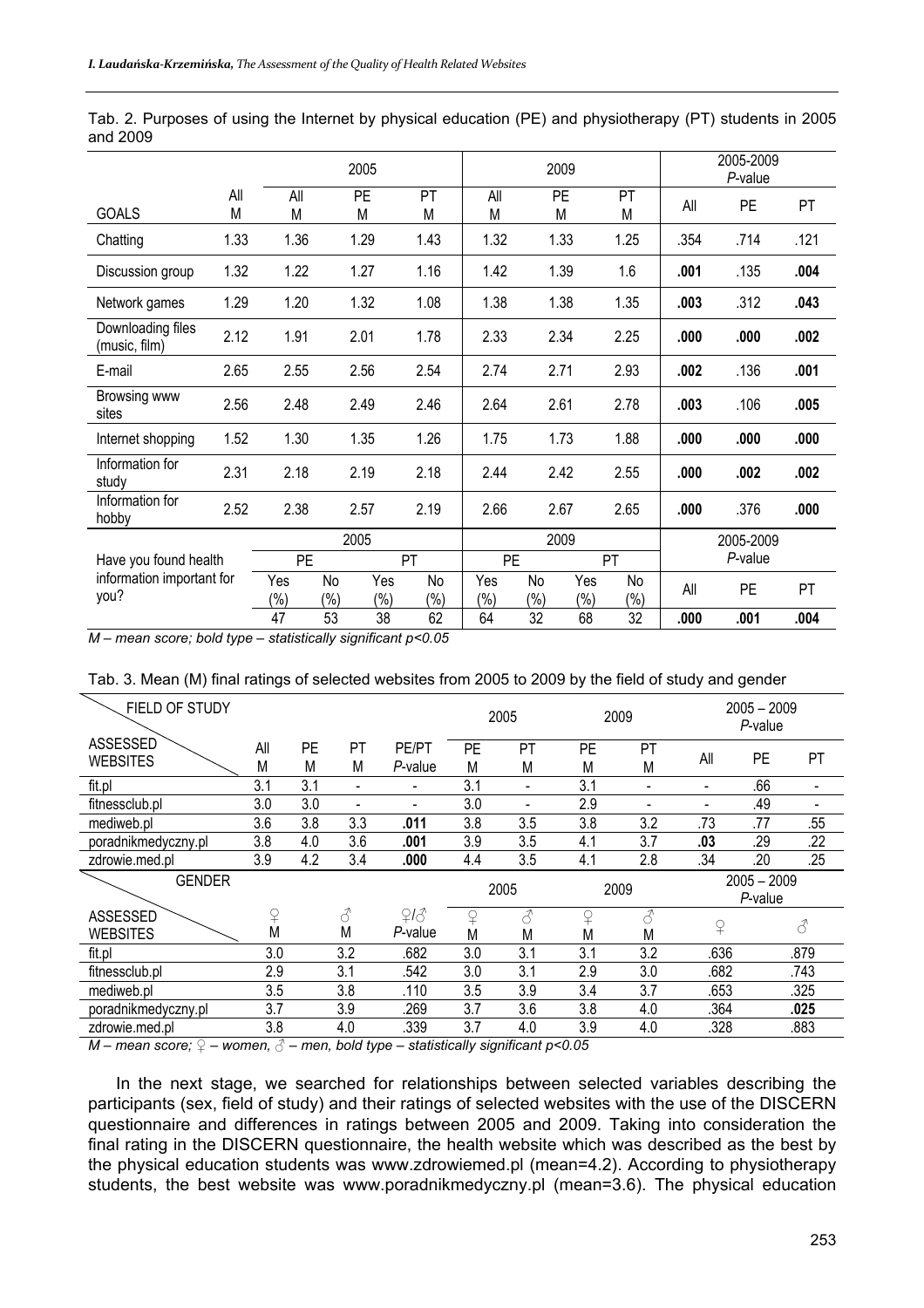and physiotherapy students differ significantly in their assessment of the analysed websites, which was confirmed by the Mann-Whitney U test (Table 3). It can be assumed that over the four years between the assessments, the websites evaluated by the students improved or some defects or flaws were corrected; therefore, the ratings of individual websites made in 2005 and 2009 were compared. The overall list of the main results are presented in Table 3.

In the analysis of the ratings of the websites between 2005 and 2009 using the Mann-Whitney U test, a significant difference was noted for www.poradnikmedyczny.pl. The analysis of mean score ratings made by both physiotherapy and physical education students clearly indicates that the rating of this website is increasing. Such changes were not noted for other sites, although a decline in the rating can be noticed for the website www.zdrowie.med.pl (Table 3). Kruskal-Wallis ANOVA also showed significant differences in ratings between the analysed websites (p<0.001). This relates to "general health" websites (www.mediweb.pl, www.poradnikmedyczny.pl, www.zdrowie.med.pl) compared to websites relating to general sport, recreation and physical activity (www.fit.pl, www.fitnessclub.pl). The respondents' gender did not affect any of the studied relations with respect to the final ratings of the analysed websites.

The tool to assess the reliability and accuracy of websites, the DICERN questionnaire, consists of 16 questions, including the last one, which is an overall, summary rating. In the next stage it was checked which elements of the websites in question assessed in the DISCERN questionnaire were given the lowest rating by the students and which were given the highest one. The overall list of arithmetic means of ratings given by the students (from 1 to 5) and statistical differences between them are presented in Table 4.

| <b>WEBSITES</b>                                                                       | fit | fitness<br>club | medi<br>web | poradnik<br>medyczny | zdrowie.<br>med | Kruskal-<br><b>Wallis Test</b> |
|---------------------------------------------------------------------------------------|-----|-----------------|-------------|----------------------|-----------------|--------------------------------|
| <b>DISCERN QUESTIONS</b>                                                              | M   | M               | M           | M                    | M               | P-value                        |
| Are the aims clear?                                                                   | 3.7 | 3.9             | 4.1         | 4.0                  | 4.2             | .013                           |
| Does it achieve its aims?                                                             | 3.7 | 3.9             | 4.0         | 3.9                  | 4.1             | .087                           |
| Is it relevant?                                                                       | 3.7 | 3.7             | 4.0         | 4.1                  | 4.1             | .025                           |
| Is it clear what sources of information were<br>used to compile the publication?      | 2.5 | 2.5             | 3.4         | 3.5                  | 3.6             | .000                           |
| Is it clear when the information used or<br>reported in the publication was produced? | 2.8 | 2.1             | 3.8         | 4.1                  | 3.4             | .000                           |
| Is it balanced and unbiased?                                                          | 3.1 | 3.2             | 3.6         | 3.8                  | 3.8             | .000                           |
| Does it provide details of additional<br>sources of support and information?          | 2.4 | 2.8             | 3.0         | 3.5                  | 3.6             | .000                           |
| Does it refer to areas of uncertainty?                                                | 2.3 | 2.6             | 2.8         | 3.3                  | 3.1             | .000                           |
| Does it describe how each treatment<br>works?                                         | 3.5 | 3.8             | 3.8         | 3.9                  | 3.9             | .016                           |
| Does it describe the benefits of each<br>treatment?                                   | 3.7 | 3.6             | 3.7         | 3.8                  | 3.8             | .851                           |
| Does it describe the risks of each treat-<br>ment?                                    | 2.7 | 2.8             | 3.3         | 3.4                  | 3.6             | .000                           |
| Does it describe what would happen if no<br>treatment was used?                       | 2.7 | 2.7             | 3.4         | 3.5                  | 3.6             | .000                           |
| Does it describe how the treatment choices<br>affect overall quality of life?         | 3.3 | 3.3             | 3.5         | 3.3                  | 3.7             | .023                           |
| Is it clear that there may be more than one<br>possible treatment choice?             | 3.1 | 3.2             | 3.3         | 3.3                  | 3.4             | .324                           |
| Does it provide support for shared deci-<br>sion-making?                              | 2.8 | 2.6             | 3.2         | 3.2                  | 3.2             | .001                           |
| rate the overall quality of the publica-<br>tion                                      | 3.1 | 3.0             | 3.7         | 3.8                  | 3.9             | .000                           |

Tab. 4. Mean ratings (M) given by the students in terms of individual DISCERN questions

*M – mean score; bold type – statistically significant p<0.05*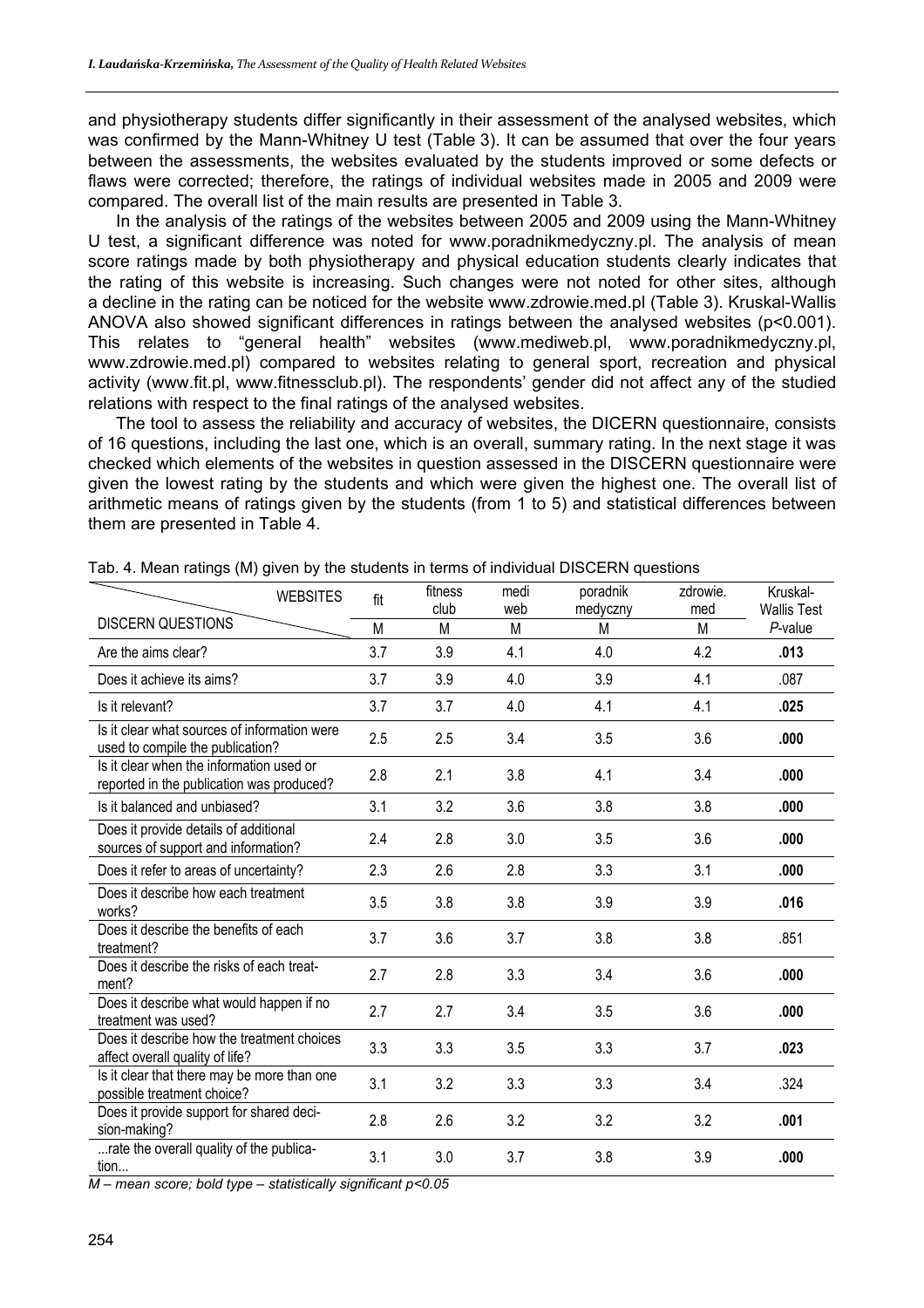The areas of particular neglect in terms of content can be indicated in the case of the websites with the lowest mean ratings of the students. They include: informing Internet users about various opinions on a given subject (including relating to health therapies), providing details of additional sources of support and information, providing support for shared decision-making. On the websites relating to physical activity and sport the participating students noticed a lack of information on references (other than the author or producer) and the date when the information was produced, that is whether it is up to date.

Also areas were indicated where the reviewed websites were particularly well rated by the participating students and had the highest mean rating. They include clearly specifying the aims of the website, achieving its aims, and relevance of the information presented on the website in relation to the problem. The analyzed websites differed in the mean overall quality score (p<0.001) and in most of the other DISCERN questionnaire questions (see Tab. 4).

## **Discussion**

The students of the University School of Physical Education significantly changed the intensity and quality of using the Internet resources between 2005 and 2009. The results confirm a general tendency concerning the availability of Internet services, which translated into an increased Internet use. Students spend more time on the web per week, and a session on the web lasts longer, which is also confirmed by the studies of other authors [11]. This can involve a number of negative health consequences, manifested in a tendency to undertake pro-health activities less frequently [12, 13]. In the studied period the students increased their interest in all the investigated areas of activity on the Internet. The structure of their activity on the web is similar to this of students in other countries [14, 15]. The students also significantly more often searched for and found important health information. The Internet is one of the main sources of health information, in particular for the young generation [16, 17]; however, they notice some limitations related mainly to the quality and reliability of the information presented there [18].

The three analysed websites on general health were rated differently by physical education students and physiotherapy students. It can be assumed that the latter, due to the specificity of their education – of more biomedical focus – have higher expectations for websites of this type as a source of health knowledge than future physical education teachers, sports instructors, coaches and managers. Similarly, in the study of Kuosmannen [19], nurses were more critical of the content, structure and visual appearance of a website than the service users. On the other hand, the lack of criticism and inquisitiveness in the assessment of educational materials about health may result in replicating untrue or unverified information, which will be harmful for its potential recipients – children, young people, athletes. At the same time, physical education students were much more critical about the quality of information on the analysed websites related to sport, fitness and recreation. It may therefore be concluded that their accuracy and reliability are lower than that of the analysed general health websites, or that the physical education students were more critical of educational materials in the field familiar to them. Also, as indicated by Bonnar and Black, the quality of English language websites concerning physical activity is low [20]. Similarly, the accuracy and theoretical quality of PA information presented on the Internet to people with spinal cord injury may not be optimal. Websites should be improved to incorporate accepted PA recommendations and behavioural theory to better deliver health messages about PA [21].

What is interesting, sex did not affect the differences in the analysed ratings. We noted large consistency in this respect between male and female students of the University School of Physical Education in Poznań.

On the basis of the ratings made by students of the University School of Physical Education it can be concluded that the quality of the analysed websites is from average to good. It is worrying that over four years little has changed in this respect. An exception is www.poradnikmedyczny.pl, for which we noted an increase in the ratings, which indicates improved reliability and accuracy of information presented there. It is not so in the case of other websites. However, as shown by the analyses of Zun et al. [22] the completeness and accuracy of online emergency medical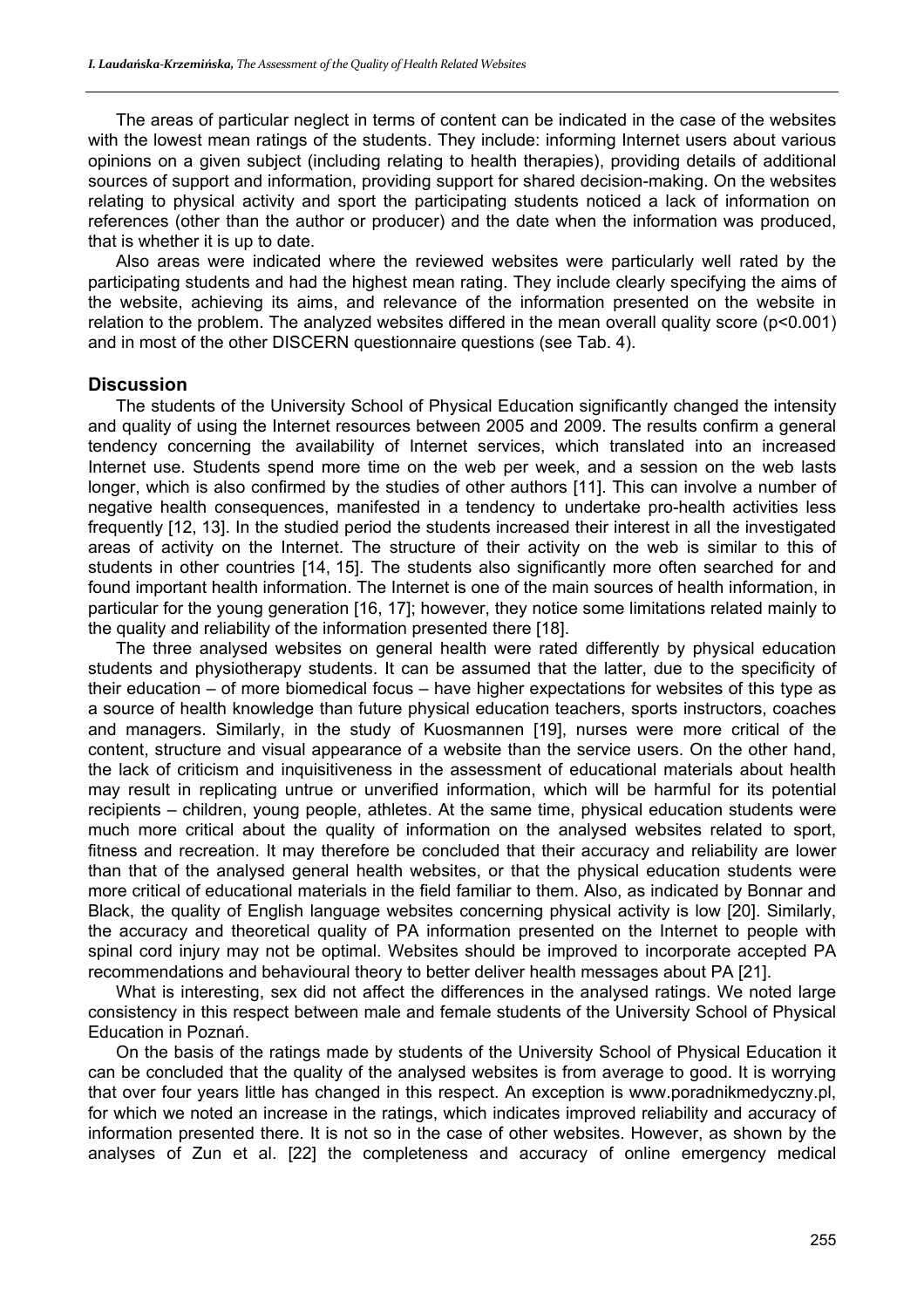information available to the general public improved from 2002 to 2008. However, we have more reports on the still relatively low quality of many Internet sites devoted to health problems [23, 24].

The DISCERN instrument is perceived as a potential quality indicator with a relatively high specificity related to health [25]. When using it students indicated the flaws of the rated websites, with respect to both the reliability of information presented on the websites and its quality. The assessments made by students indicate that editors of educational materials presented on websites should pay more attention to the presentation of the materials not only "in a nutshell", but also to indicate various opinions on given issues and possibilities, sources of additional information (e.g. for those interested). Similar flaws are indicated by Gkouskou et al. [26], who assessed the quality of nutritional information on the Internet in health and disease. Also information on the need for support when making health-related decisions, in particular in terms of therapy or training, does not appear sufficiently often. The participating students did not have difficulty indicating the aims of website editors and specifying whether the aims were achieved. They also thought that the information presented on the assessed websites is adequate to the needs of potential recipients. These are the highest-rated advantages of the analysed websites.

The participating students clearly rated the quality of the analysed websites related to physical culture and sport as much lower. It seems to be an important observation, taking into consideration the fact that the Internet is increasingly becoming a prevailing source of information about health and healthy lifestyle, in particular for young people. The ability to select and choose reliable and accurate health information by young people is not generally developed in the Polish education system, thus monitoring this type of messages on the Internet is so important, as is indicating the ways to sensitise young people to this risk. Interesting models of generally available educational programmes in English, e.g. www.netsmartzkids.org or www.safekids.com, or in Polish www.sieciaki.pl, www.helpline.org.pl and www.safeinternet.org, which are co-financed with the European Union funds, can be used in this respect. At the moment this is a gap in the Polish education which is still waiting for interesting home solutions and proposals.

Initiatives and actions are undertaken worldwide and in Europe to oppose the appearance of unreliable and inaccurate health information on websites. They include the Health on the Net Foundation (HON Code), the Health Code of Ethics, EU Quality Criteria for Health-related Websites and others [27]. More and more publishers of health-related websites see the need for and benefits of certifying them as reliable and accurate. However, more social awareness is still needed both on the part of professionals and users.

# **Conclusions**

The students of the University School of Physical Education in Poznań, similarly to their peers in other countries, are spending more and more time at computers for communication purposes as well as browsing the Internet for information necessary to study or develop their hobbies and health. The quality of health-related websites rated by the students is above average; however, the quality of the websites related to sport and physical activity is moderate. In the students' opinion, the majority of the analysed websites did not improve the quality of the presented materials over the four years of functioning. The flaws in the analysed websites noted by the students concern references and supplementary sources.

# **References**

- 1. Feliksiak M. Korzystanie z Internetu. Raport CBOS [In Polish] [Use of the Internet. CBOS Report] Warszawa: 2011. http://www.cbos.pl/SPISKOM.POL/2011/K\_099\_11.PDF [accessed on 30.05.2012].
- 2. Goban-Klas T. Media i komunikowanie masowe. Teorie i analizy prasy, radia i Internetu. [In Polish] [Media and mass communication. Theories and analysis of press, radio and the Internet] Warszawa: Wyd. Naukowe PWN; 2004.
- 3. Internetowe serwisy o zdrowiu: Zawartość, Popularność, Profil użytkowników, Poszukiwane informacje. [In Polish] [Web sites about health: Content, Popularity, User Profiles, Search information] PBI: 2011 http://www.pbi.org.pl/index.php/ida/42/ [accessed on 30.05.2012].